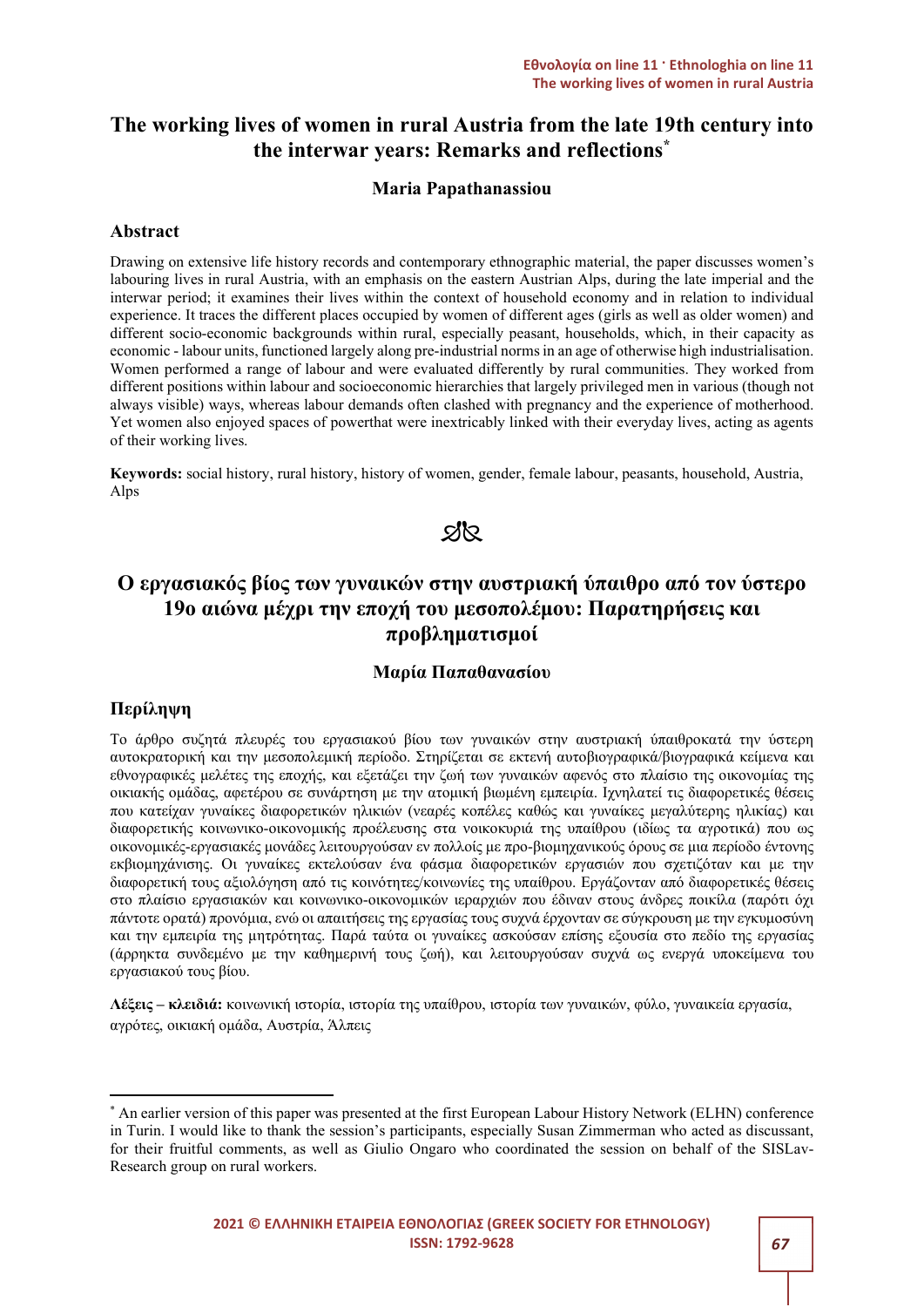### Introduction

Women's history, gender history, labour history, and rural history are all established research fields in History – yet within these the history of rural women and female rural labour, particularly agricultural labour, remains somewhat on their margins, does not appear to be a central issue the way the history of women and female labour in urban centres does.<sup>1</sup> This paper looks at rural women and female rural labour in Austria, mainly in the eastern Austrian Alps, during the late 19th and early 20th century (including the interwar period). It outlines women's position(s) and social role(s), tracing the main features of women's labour in the mountainous, mainly agricultural regions of Salzburg, Tirol, Carinthia, Styria but also, to a lesser extent, Upper Austria and Lower Austria.

This paper draws on so-called qualitative textual sources, more specifically over 100 autobiographical narratives of rural women from the Documentation of Life History Records, a modern archive at the University of Vienna. A large number of these records have been published in collective volumes and a few in single ones; among the published autobiographical records on the region of Salzburg those by Barbara Passrugger, born in Pongau in 1910, and Maria Schuster, born in Lungau in 1915, are particularly insightful and revealing.<sup>2</sup> Furthermore, this paper draws on ethnographic material collected by older or contemporary researchers such as the Upper Austrian topographer Ignaz von Kürsinger (1853); the Tirolians theologian and professor Beda Weber (1838); librarian and author Ludwig Hörmann von Hörbach (1909); and especially the historian and ethnographer Hermann Wopfner (1995/1; 1995/2; 1997).

Ethnographic material and autobiographical records permit an historical-anthropological approach: they allow us to trace division of labour within peasant households (which were the primary labour units in the regions during the time period examined here), labour relations on the microlevel within the context of family/household and social relations and working conditions as well as women's (and men's) attitudes towards work.

In much of rural Austria, especially in the mountainous regions and above all in the eastern Austrian Alps, where well into the 20th century impartible inheritance dominated (Wopfner, 1995/1:163),<sup>3</sup> peasant households constituted both living and working units; relying principally on manual labour, these households served largely –but by no means exclusively– subsistence purposes.

<sup>&</sup>lt;sup>1</sup> At the fourth ELHN in Vienna (2021) two sessions were dedicated to rural women; in papers that were delivered rural women appeared to be invisible or hardly visible in many otherwise rich historical sources, whereas in some cases it was through an interest in industrial work that they came into the fore: https://www.worck.eu/wpcontent/uploads/2021/08/worck21-26-08.pdf, pp. 12, 14 of the uploaded programme. See also footnote 3 in Papathanassiou (2015).

<sup>&</sup>lt;sup>2</sup> On the Documentation of Life History Records, see:

https://bibliothek.univie.ac.at/sammlungen/dokumentation\_lebensgeschichtlicher\_aufzeichnungen.html (accessed 18.10. 2021).

<sup>&</sup>lt;sup>3</sup> Farms passed to a single, preferably though not necessarily male, heir. For a detailed and comprehensive analysis of inheritance laws and customs going back to the early modern period, especially in regard to Tirol, see Schennach, 2003.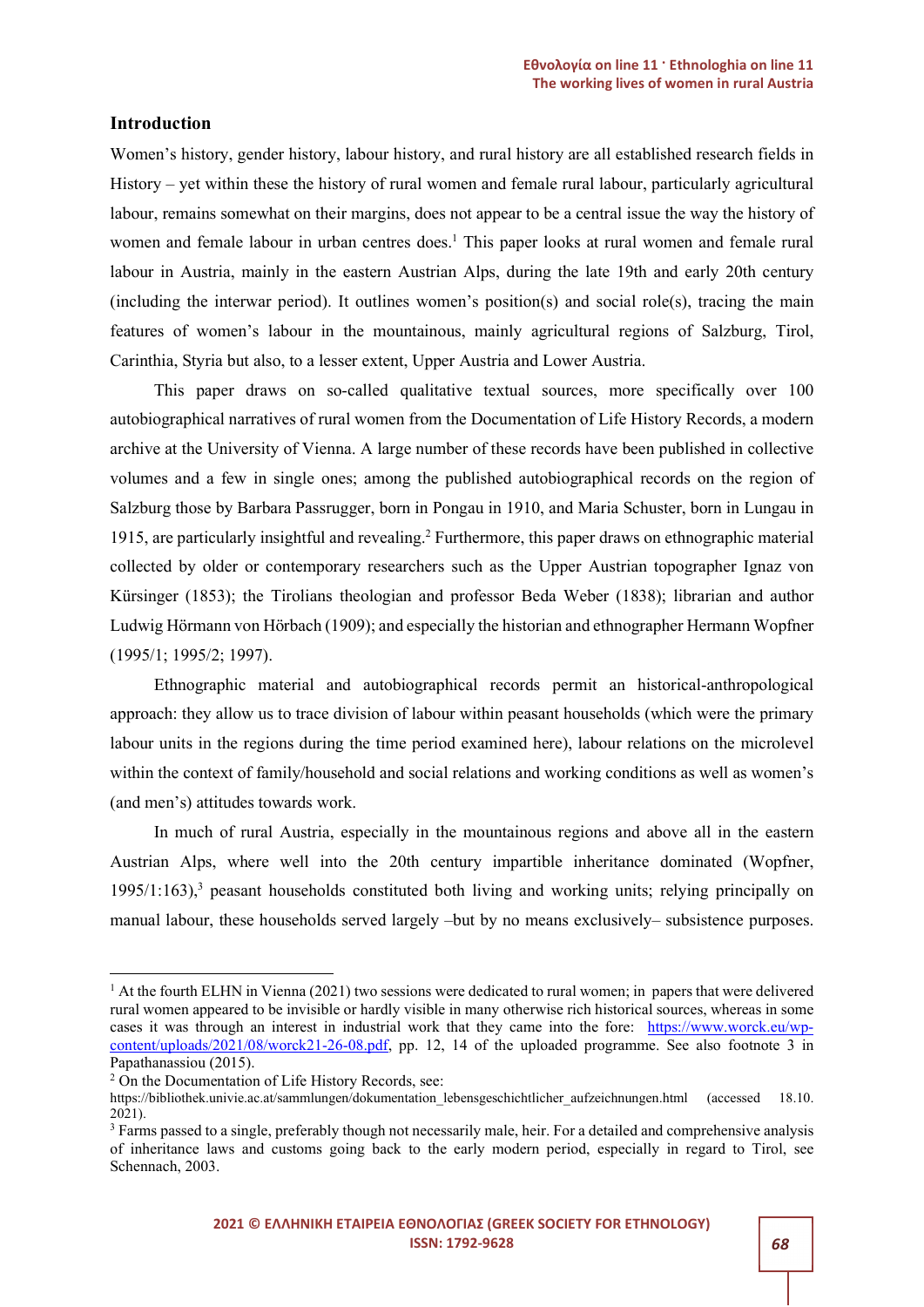#### Εθνολογία on line 11 · Ethnologhia on line 11 The working lives of women in rural Austria

Animal husbandry, which was crucial to survival, demanded permanently available labour and thus employment of live-in servants, both female and male, although at peak times agricultural labour could also be employed temporarily (Papathanassiou, 2001). On the whole, the agrarian economy in late 19thearly 20th century and in interwar Austria was undergoing a very slow mechanisation; rural exodus existed but was not particularly dramatic. Indeed, the percentage of the population leaving the countryside diminished during the interwar period and the number of rural servants remained high in some regions. For instance, in 1902 one third of the adults in the region of Lungau in Salzburg worked as rural servants while half worked in a dependent position in Upper Austria in 1923 (Weber, 1985: 27; Klammer, 1992: 16-17).

Against this background we examine several interrelated questions regarding labouring women: was there "a woman's place" within peasant households and in what sense; how did work interact with factors such as position within labour hierarchy, social class, age and the life cycle; did women's working conditions and experiences differ from men's and how; did women experience discrimination in favour of men; and, finally, how far and in which ways could women exercise power related to work or have a positive working experience or both.

#### A woman's place?

It emerges clearly from the texts of contemporary researchers and, above all, women's autobiographical writings that a gendered division of labour permeated work within peasant households. There were principally two distinct labour groups –women and men, or Weiberleute and Männerleute– with genderspecific tasks and workspaces. Women were primarily responsible for housework (stricto sensu, baking bread, cooking for either the people or the animals to be fed, cleaning, washing, bringing water and wood into the house, looking after the children). But since the borders between productive and so-called non-productive labour were often blurred in rural economies, these tasks included much work around the peasant house, such as cultivating the house garden and caring for small animals like hens, geese, pigs, and milking the cows (contact with udders being culturally associated with women). But outside the house and its immediate environment, women and men worked together, undertaking usually different but complementary tasks in the woods, fields, and sometimes alpine pastures. Men felled trees but women would work alongside them to lop off their branches. During harvest it was usually the men who cut hay or harvested corn but the women who bound it into sheaves.

There were then women's 'places' within the peasant household, in a flexible sense –and there is much evidence that women replaced men conducting male tasks when men were at war or when peasants could not afford more than one or two servants (Wass, 1985: 182). "Neither of the spouses should interfere with the business of the other part, but the peasant's wife was, to an often-intolerable extent, a co-worker in her husband's field of work," notes Hermann Wopfner, who conducted ethnographic research in the early 1920s (1995/2:53).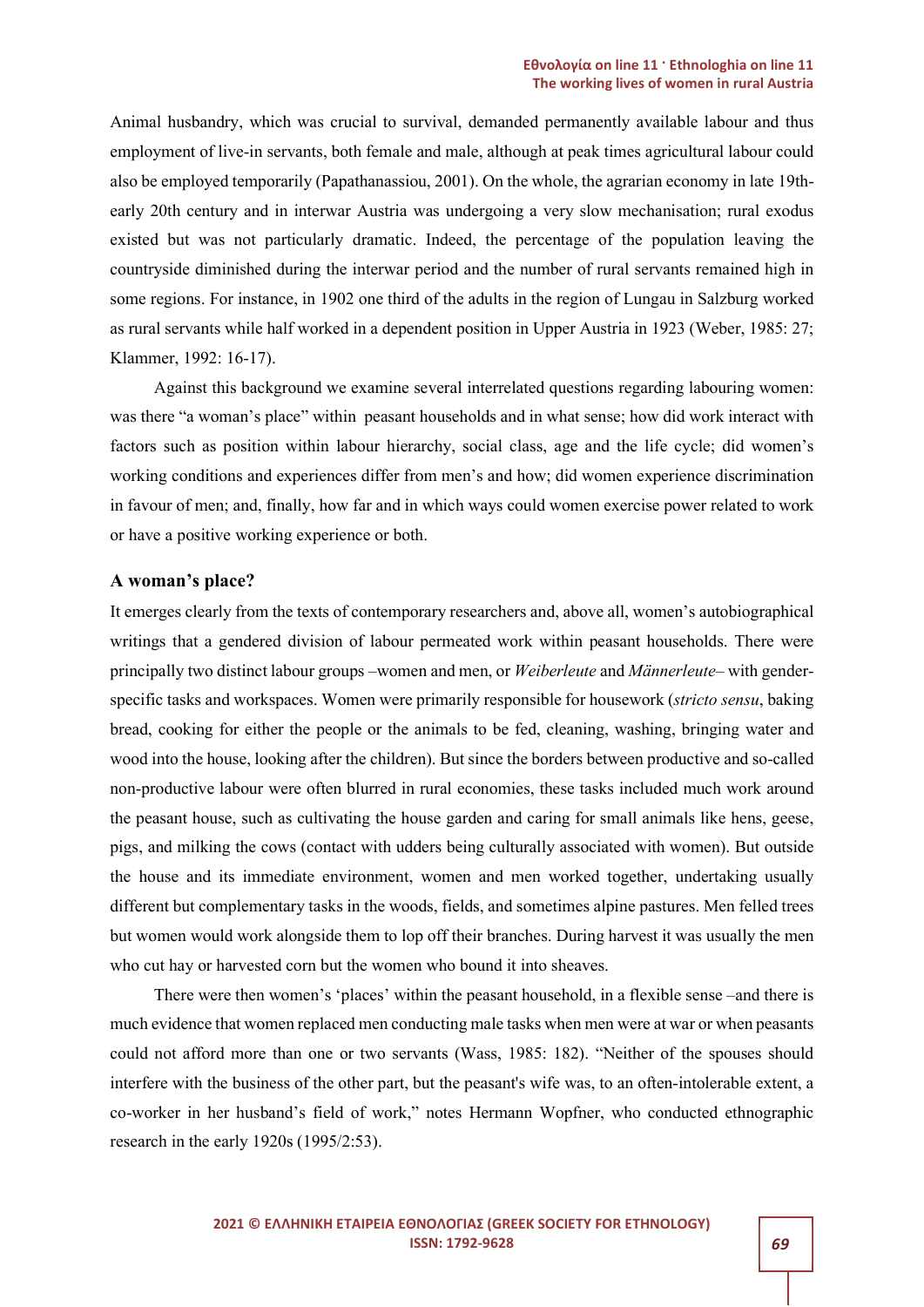There is no evidence of the reverse occurring, that is, of men undertaking female tasks since socalled female work was regarded as inferior. Men may have been considered heads of the households by Austrian authorities conducting censuses since the mid-18th century and local communities alike – yet a gendered division of labour meant that the household economy could barely function without a woman on the male head's side. In Hermann Wopfner's words, "A peasant without a woman, is no peasant" (1995/1:257).

The same was true for rural working class households,<sup>4</sup> the households of cottagers who provided peasants with much needed workforce especially at peak times, and households of the very small holders proliferating in the fertile plains of Lower and Upper Austria (Ortmayr, 1992: 321) as well as in regions where land property was divided among all heirs.<sup>5</sup> Without intense pluriactivity they could barely survive and while husbands usually migrated for wages or generally for cash during the warmer months, wives were responsible for the subsistence economy. Women were primarily (if not exclusively) responsible for what middle class contemporaries called 'housework', (cooking, cleaning, washing, caring for infants) as well as for the land plots and the few animals that produced a large, or rather the largest, part of the family's food. In narratives by authors from rural working-class families, it is for the most part their mothers who are shown to cultivate cereals and vegetables, take care of hens and milk animals, or collect firewood and animal feed. Furthermore, the narrators constantly recall themselves as young children working alongside their mothers or being assigned tasks that related to subsistence economy, for instance, collecting mushrooms and berries from the forest.

The living experience of Berta Rainer's mother is typical of wives in cottager households. Berta grew up in Upper Austria during the 1920s and the early 1930s. She lived with her parents and three siblings in a cottage (in fact an old mill) granted by a peasant who had also granted the family plots of land. Her mother cultivated the family's garden and potato plot for food and at the same time worked on the peasant's behalf:

In autumn […] mother had to dig out her potatoes […] In spring […] farm work and meadow work for the peasant began. In her garden mother cultivated parsley, carrots, spinach and she planted onions, salad and underground kohlrabi and on the edge runner beans. She helped the peasant and his servants to plant potatoes and, if needed, in garden work. Then the summer came and the harvesting of hay began. Mother waited for Rosina to come back from school. Then she went with me to the large meadow for the harvesting of hay […] (Rainer, 1992).

# **Correlations**

Beyond this description of rural women's 'places' in rural Austria –a description that in many cases could also apply elsewhere and in other time periods– there was a relatively strict labour hierarchy within each of the two gender-specific groups. The larger the farm and number of animals kept, the

 $4$  On the so-called rural underclasses (ländliche Unterschichten), see Mitterauer (1981).

<sup>&</sup>lt;sup>5</sup> See the example of Vorarlberg: Weitensfelder (2003).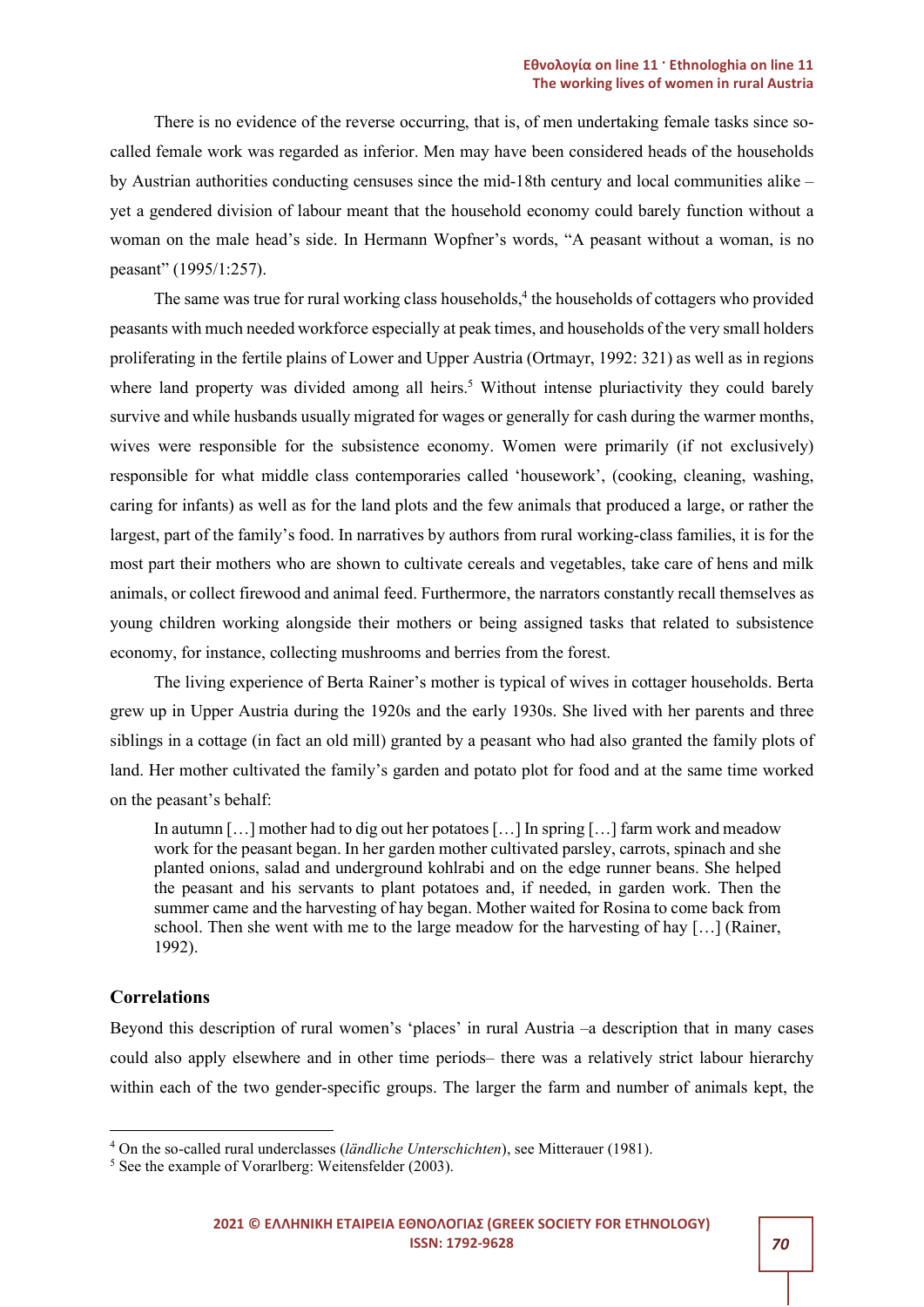greater the need for labour; the more servants employed, the stricter the division of labour among them along the same strict, gender-based hierarchy. As a gauge of scale, in general, –significant regional and local variations notwithstanding– to be categorised a peasant required a minimum of five to ten hectares of land and ten to 20 cows, while the farm size could even reach 100 hectares (Wopfner, 1995/1: 185; Klammer, 1992: 57-58).

In other words, and regarding women, not all women working on a farm occupied the same position within it. The female labour group was headed by the peasant's wife, the Bäuerin, in most cases and at least in medium-sized or large farms; below her were three or four female servants (called Mägde or Dirne) in a –more or less– well-defined order, with various names, depending on the region and sometimes designating the principal tasks for which they were employed. There was an upper female servant called *Großdirn, Erste Magd*, or *Moardirn* in Lungau; one to three female servants of lower order called Felddirn, Kleindirn, or Hausdirn and Viehdirn or Stalldirn or Kuhmagd, the latter usually a very young girl; eventually a younger girl (an older child) for various assistance tasks and sometimes a Sennerin or dairy maid, who occupied a very special position within labour hierarchy, equal in some respects to that of the upper female servant. Above all it was the grade of responsibility attributed to each that defined a woman's position within the labour hierarchy: the higher the grade of responsibility, the higher the position.

Did position within labour hierarchy signify a woman's social class within the peasant society? The Bäuerin was the peasant's wife and together they formed the peasant couple (Bauersleute) who owned the farm and the cattle, employed people, distributed tasks among servants and later day labourers. Female servants were usually employed by the Bäuerin. The couple belonged to the dominant social group, the peasants – which, in turn, had its own hierarchy according to the peasant's wealth, farm size and soil fertility, number of the cattle, and region. But among the servants there were peasants' daughters (and sons) or sisters (and brothers) who often worked under the orders of their own mothers (and fathers) or sisters (and brothers). Before marriage all peasant women had worked as rural servants in different positions mostly in both the parental and other households through kinship and community networks that covered peasant households' shifting labour needs.

Anna Starzer, born in 1914, in Upper Austria, was the only child of a peasant. Later, after marriage, she inherited the farm. She writes:

So, when I finished school I had to become immediately a servant (den Dienstbotenstand einsteigen). I enjoyed the varied work and the relation to nature. For six years I occupied the position of a second Magd. We had a very good first Magd and I dispensed with the position of a first Magd until she got married (Starzer, 1985: 113).

This does not mean that class did not matter. Many *Mägde* were illegitimate or foster children who had grown up in foster households –cottagers' or poor peasants' children who had no prospect of inheriting– whereas a peasant's daughter would, theoretically at least (since inflation was endemic in the interwar years), be compensated in cash for her share of the farm by her brother or rather by the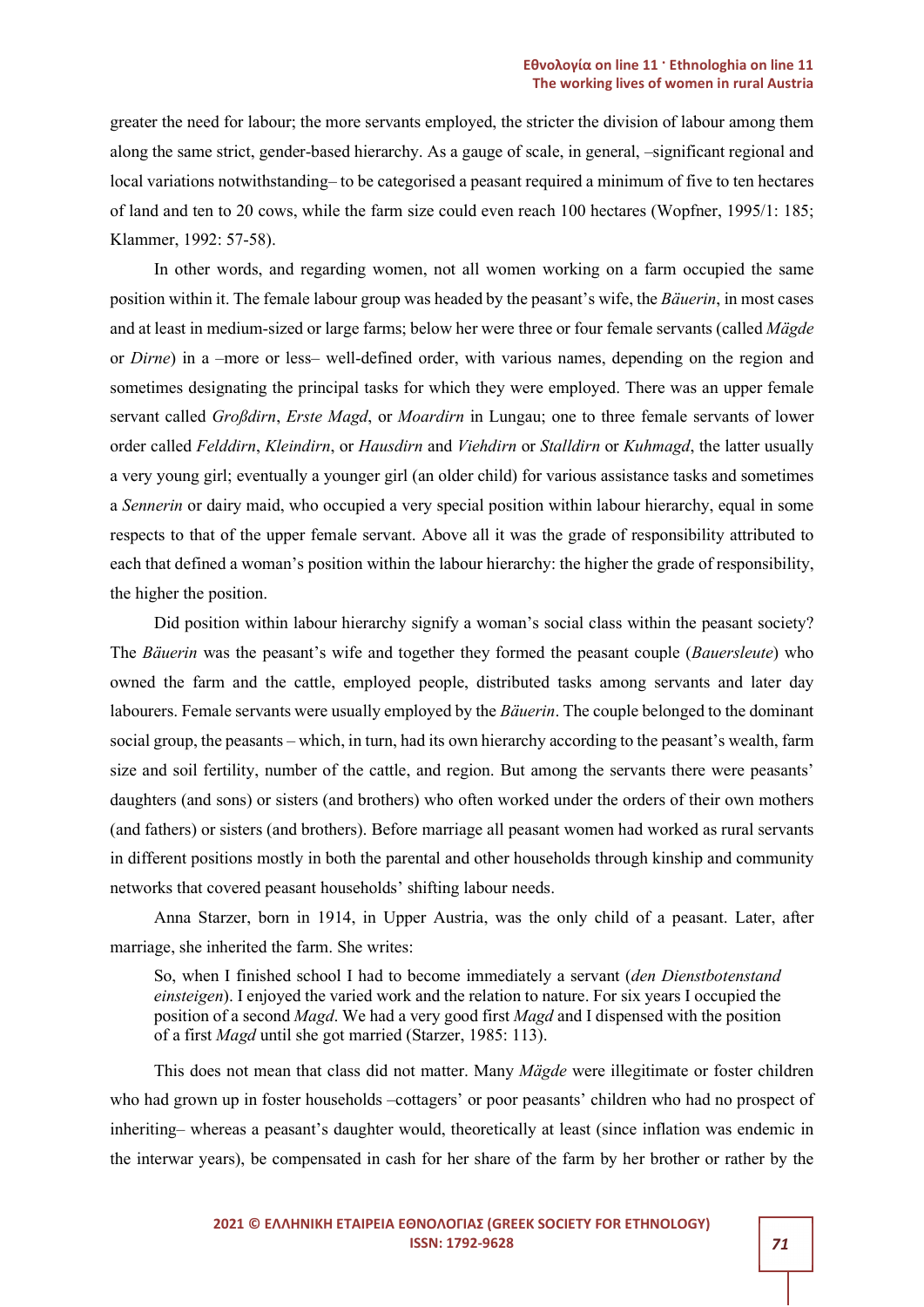brother who had inherited the farm. And, indeed, one notes that sometimes in autobiographical texts, peasant children are distinguished from the Dienstboten (servants) although the same authors may, in other parts of their texts, use this and other words like the term Magd or Bauernmagd for a peasant's daughter or son. This points to a different, more flexible than presumed, meaning of social class: it mattered, but was not directly associated with the position within labour hierarchy (Papathanassiou, 2015). To this it should be added that records show peasants paying their own children less than other servants or not at all (though this information comes up in a very general manner in the ethnographic material).

Above all, a woman's (and a man's) position within the farm's labour hierarchy depended on age. Female rural labour refers to various ages: child labour, youth (girls'), middle-aged, and elderly. Age should be used as an analytical category since work and labour relations took different forms and meanings depending on age –not just labour relations between the peasant's wife and the female servants, but also among the female servants themselves and between male and female servants.

Theoretically, in official discourse and most contemporaries' language, rural service was associated with youth –unwed individuals in their teens, twenties, and early thirties– and considered a transitional stage in the life cycle to be followed by marriage and the creation of a family, either as a peasant or a cottager. In reality, and especially in the eastern Austrian Alp with their restricted labour market (particularly in poor areas with infertile soil such as the Lungau in Salzburg), women (and men) often remained in rural service after their forties and well into old age. There are examples of dairy maids working well into their seventies and eighties in our sources; within the gender-specific division of labour, contrary to men, elderly women could more easily contribute to the household economy, tending to the home and children (Wass, 1985: 179). When no longer able to work due to old age, women (like men) would rotate from one farm to another and be cared for by different peasants and peasant women (often close or distant kin, sometimes even their siblings) according to specific communal systems that dominated well into and after the interwar period (Klammer, 1992: 185 ff).

It has been estimated that between one-fourth and one-fifth of Austrian rural servants of both sexes were lifelong rather than life-cycle servants (Ortmayr, 1992: 322). Still, the majority of female (as well as male) rural servants were young –the youngest would occupy the lowest position(s) in the labour hierarchy. The latter were young girls in their early teens and even as young as ten years old. Female children under the age of ten years would also undertake various relatively simple jobs, even though they did not officially belong to the Weiberleute. Most of these children's tasks –like carrying water or herding animals– were by no means gender-specific, with the exception of looking after the peasant couple's babies (*Kindermädchen*), which was exclusively assigned to girls who were too young to be of use in the fields. Child labour was self-evident and, in fact, an integral part of raising children, a sort of apprenticeship, especially as many servants grew up as peasant or foster children in peasant households or entered service very young when coming from cottagers' families who were tied to peasant families,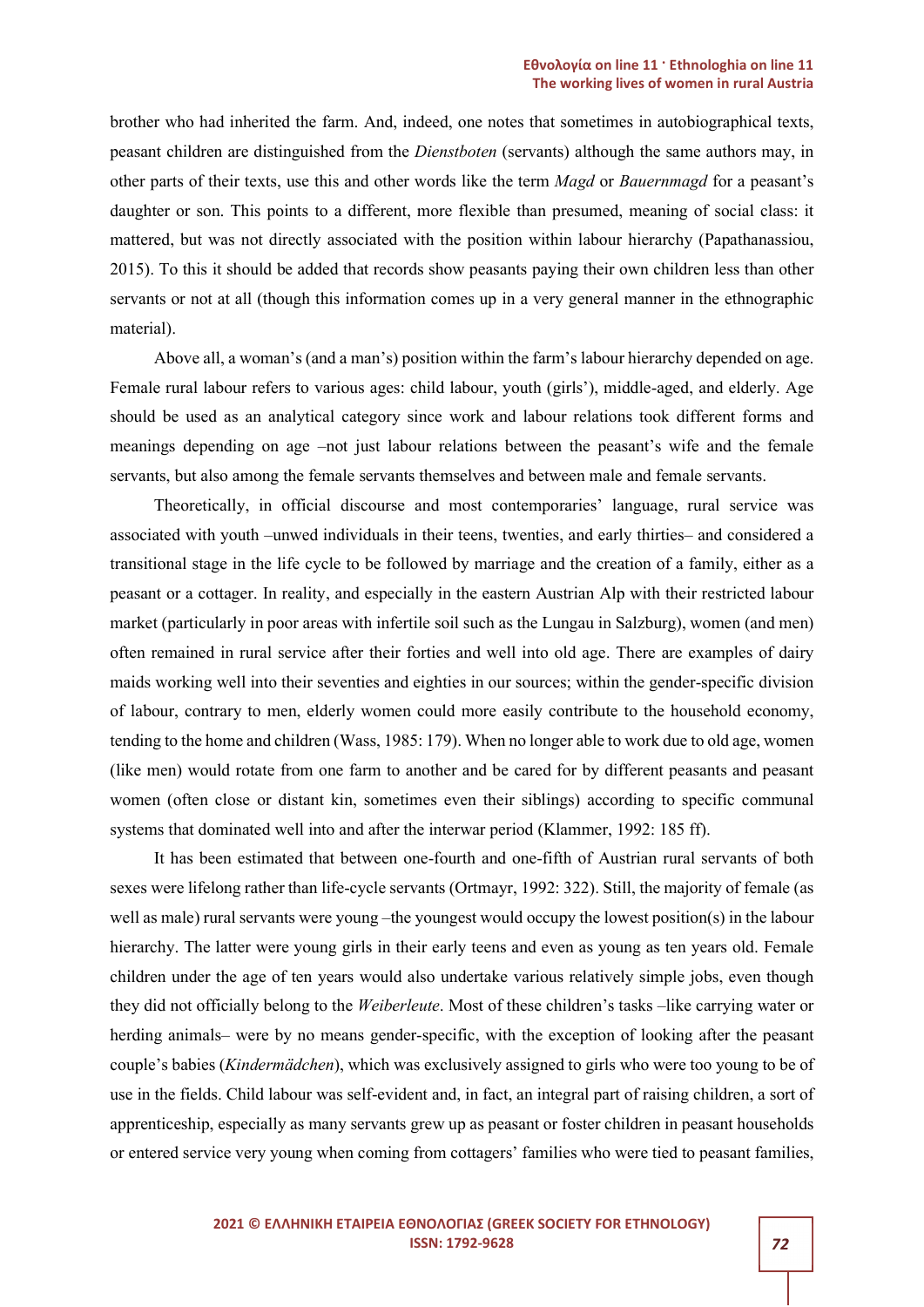economically and socially. Contemporary researchers note –as also evidenced in autobiographical material from the period– that the peasant couple had an 'educational right' (*Erziehungsrecht*) over children who lived and worked on their farms. In fact, older and higher-ranking male and female servants also had educational rights and power over children. Power relations within the peasant household thus depended as much on age as on gender.

### Gender asymmetries

Working conditions and experiences were to a great extent similar for both men and women: waking up very early in the morning (at four or five o'clock) to start work; a workday of at least 12 hours; working at a very intensive pace, not only at peak times, but throughout the year through since caring for the animals was continuous. This is depicted vividly in autobiographical narratives describing their everyday lives; lack of sleep and great physical exhaustion were common experiences for both women and men in rural Austria, particularly in the eastern Austrian Alps, despite efforts to ease the labour's intensity by singing, talking, and joking while working. But a careful reading of the texts makes clear that, in general, working conditions were harsher for women than for men. Women rose earlier in the morning and worked later into the evening because of housework that had to be done before going to the fields or stables. Women also enjoyed less freedom in terms of going out during their scant leisure time. Both peasant women and female rural servants (as well as female cottagers) lived and worked in a male-dominated world.

On Holy Sunday all male servants in the peasant household of Lungau, where Maria Schuster worked, were free from work duties. It was not the same for women:

All wooden vessels in the house and the stable got scrubbed with soap-suds. The food for the animals had to get prepared beforehand for three days. The pigsty and henhouse were cleaned and firewood was brought in the house. The Moardirn, the Viehdirn and the Hausdirn, each one had her part of the house and yard to sweep, and, and, and... (Shuster, 1997: 201).

Female servants in the region where Schuster grew up seem to have 'never enjoyed leisure time' (ibid.: 38). In winter, a season generally free from intensive agricultural tasks, they still worked almost all day long, emptying the straw sacks and refilling them with fresh straw on the beds, cleaning the house, washing, cooking, looking after the small children and the animals, and, above all, spinning flax, whereas

the men had finished work by the time it was dark. Most of the time they spent the evening at the room table with card games, reading the newspaper or some practical joke […] (Schuster, 2001: 124).

And Josef Kranebitter, recording the experiences of his mother, who worked as a female servant in late-19th-century Tirol, notes:

The work time of the female servants was long. They had to wake up at five in summer and in winter, and my mother wished she could sleep until six in the morning once a year. In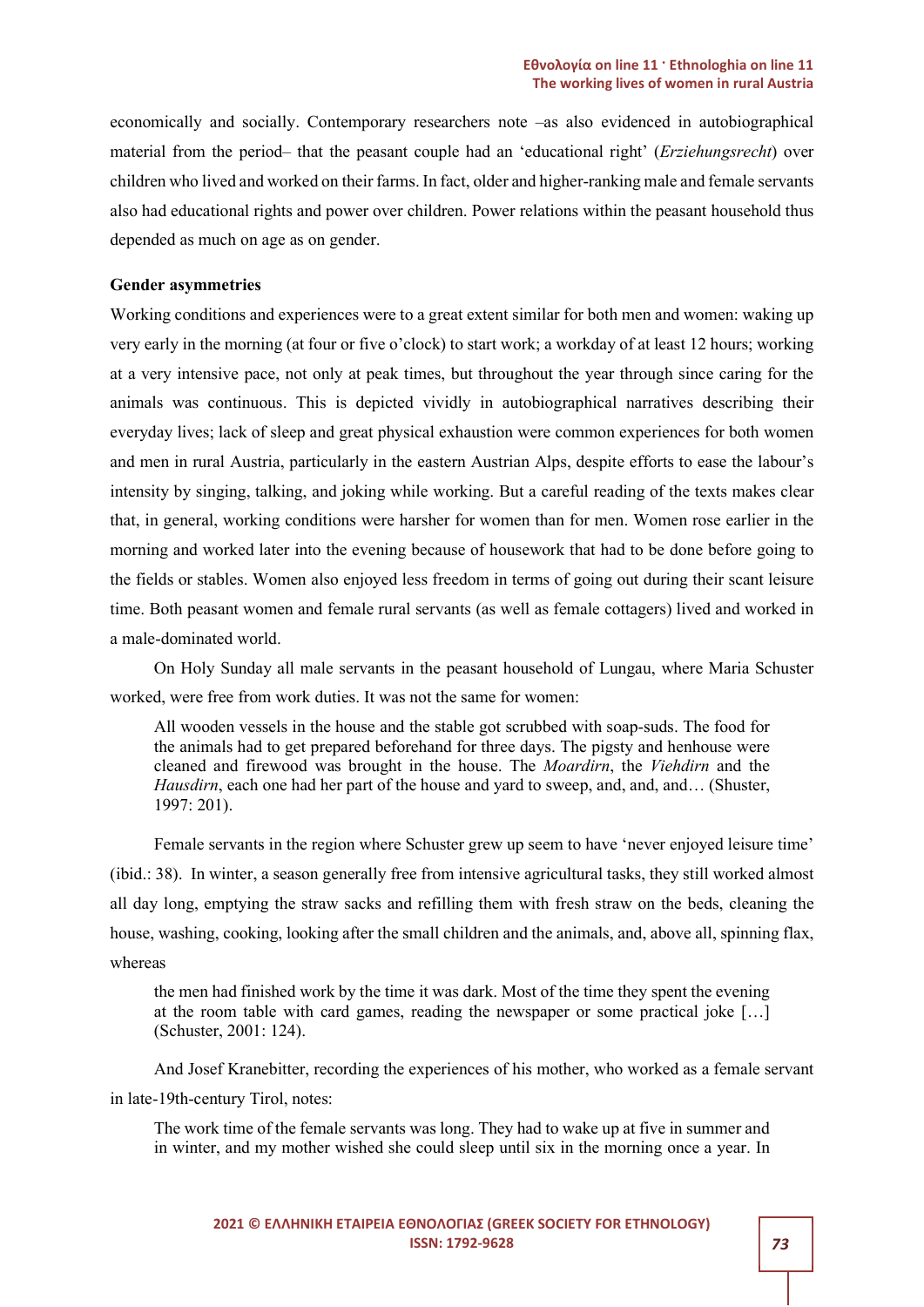winter months stable work began in dark and ended again in the evening (…) Stable work was hard work. My mother had to clean out the stable, scatter hay, milk and comb down the cows, and the work in the fields had to be done during the day. In winter female servants sat after dinner at the spinning wheel and span wool and hemp. They were tired and sleepy, and waited for the clock to strike nine, leave the spinning wheel aside and go to bed (Kranebitter, 1985: 193-194).

During the interwar years rural servants were paid in cash –either yearly (which was the rule before the first world war) or monthly (which became usual, albeit not always prevalent in the 1920s and 1930s), as well as in kind. While we cannot trace such payments in serial data, there is evidence that, regarding cash, female servants were paid less than their male counterparts; even their payment in kind was often of a lower value. Women's inferiority to men was even expressed in how they were paid: both men and women were handed their pay in a formal, ritualistic manner by the peasant and not by his wife, even though she was responsible for hiring female labour.

In interwar Tirol, female wages were between one-third and one-half of male wages, a traditional pattern confirmed in several regions (Weber, 1985:20; for Tirol, see Wopfner, 1995/1: 609-612; Hörmann, 1909: 303-309). During the 1920s in Lungau, Mägde received between 5,000 and 6,000 Kronen monthly while *Knechte* received 10,000 to 15,000. Furthermore, the respective payments-in-kind (clothes, shoes, underwear, wool, etc.) that were crucial well into the 20th century were of smaller monetary value for women than those given to men (Klammer, 1992: 170-171). Maria Schuster describes annual payments made by her stepfather and peasants in general, whereby male servants were paid first, followed by female servants. On payday, her stepfather offered servants bacon and liquor in quantities that corresponded to their rank and gender; the highest-ranked female servant, for instance, would receive less than the most senior male servant (Schuster, 1997: 22).

The interaction between pregnancy, childbirth, and child-rearing is generally crucial to our understanding of the female rural work experience in the past in its gender-specific dimensions since men did not share the same physical experiences and children were not considered their responsibility.

In the case under examination, the primacy of the peasant economy and labour was unquestionable. This meant that pregnant women had to work hard until childbirth and in most cases immediately afterwards. This is often recalled and sometimes noted in autobiographies and is always associated with memories of hardship and fatigue. From this point of view, female bodies were put under much stress due to the demands of the labour they performed. It was not only peasants' wives who had children: female rural servants in the eastern Austrian Alps often had children born out of wedlock since their kind of work, namely service, was incompatible with marriage –initially legally and, during the interwar period, morally. Historians have noted the impressive numbers of so-called illegitimate children in the regions under examination, which account for 30 to 90 percent of all childbirths (Ortmayr, 1992: 348) and connected them with demand for labour. For female servants this meant that unless, as it happened in some cases, they became cottagers working as day labourers on behalf of the peasants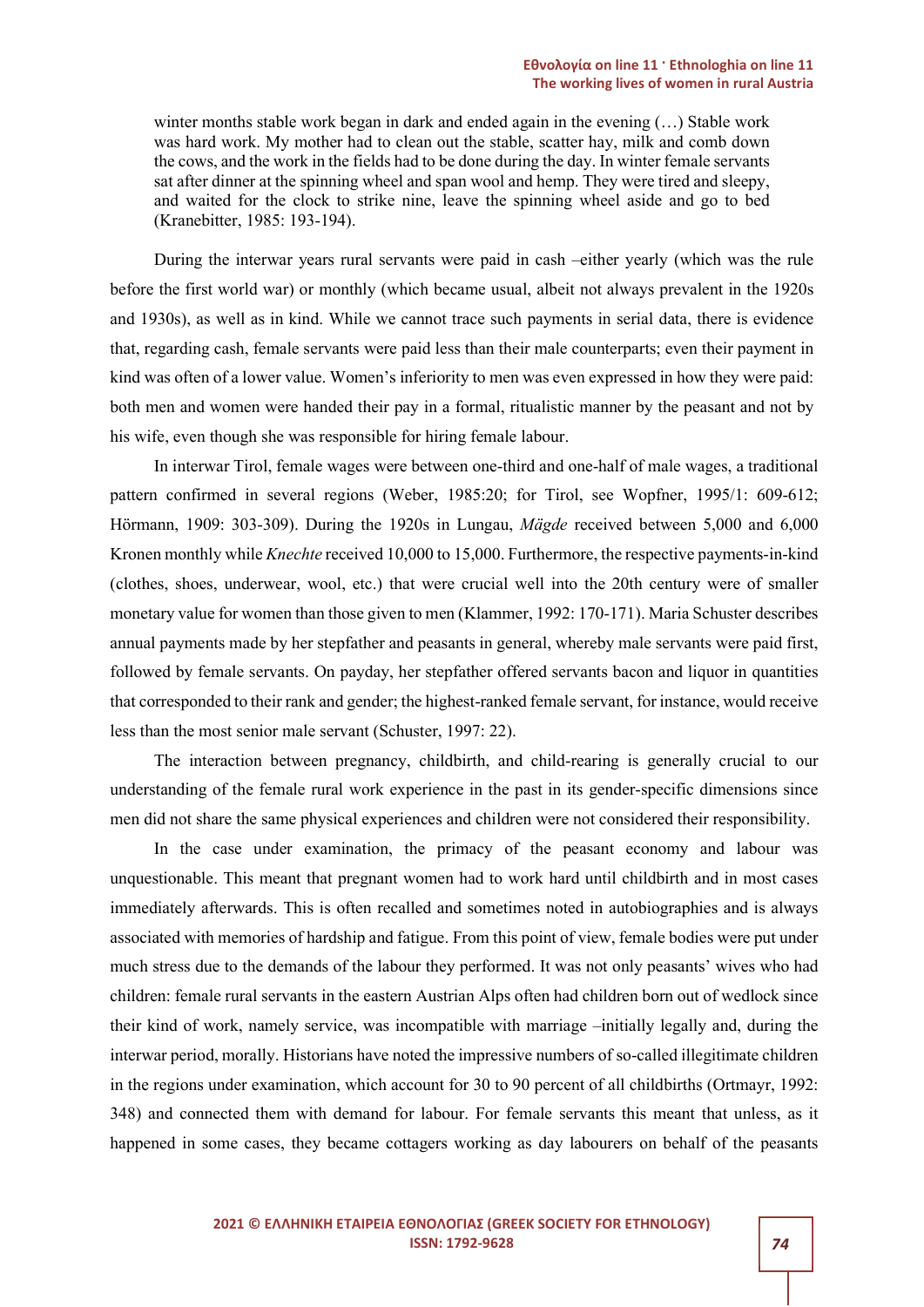(Konrad, 1994: 64), they should place their children in a foster family, mostly against payment –which could reach as high as sixty percent of their earnings (Thomas, 1994: 199), although fathers often failed to observe their legal obligation regarding child support (Mitterauer, 1991; see also Ziss, 1994: 307-327).

My mother was born in 1920. She was the illegitimate child of Juliane Wuppinger. Her mother came from a peasant family in Seekirchen in the region of Salzburg; at the time she worked as a rural servant at Fuchsbauer in Hallzwang. The child's father separated from her, and she could not keep the baby, because she had to work further as rural servant (Lindner, 1985: 171).

Having no choice but to place the child in foster families – not all children spent their entire childhood with the same foster family – usually meant that there was little time for a mother-child bond to develop and much time for feelings of emotional deprivation to emerge. Under the relentless pressure of agricultural work, female servants visited their children at infrequent intervals, as Anna Lassachhofer, born in 1920 and raised by foster parents in the mountain community of Mariapfarr in Lungau, writes:

My mother came once a year. She didn't have more time. She always came for a short visit by the Murtal train. With one train she came and with the next she went again. Once she stayed away for five years! ... Most of the time she scolded me: "You didn't tie your shoes and and and  $[...]$ " (1992: 97).

Pregnancy, childbirth, and child-rearing were in many respects incompatible with rural work, and this deeply influenced women's lives.

# Spaces of power

Women's work experiences could also be positive. Women worked within a male-dominated society and economy, yet work did not necessarily always mean subordination and discrimination in favour of men. Women could enjoy power and privileges related to work and their position within labour hierarchy –and separating them from other women on the farm.

This may be more obvious for the peasant's wife, who exercised power over the other labouring women (the Weiberleute) since she was responsible for the division of labour within the female labour group but also for the women's behaviour. Autobiographical records often refer to the peasant wives' supervision and control of the everyday lives of the *Mägde* and especially their sexual behaviour, forbidding men's visits into their bedrooms; there were usually two dorms, one for female and one for male rural servants known, respectively, as Mägdekammer or "Weiberleutekammer and Knechtekammer or Männerleutekammer." In reality, men (peasants' sons and male servants from other households) did visit the female servants in their rooms at night (as attested by the high number of children born out of wedlock), but as Barbara Passrugger, born in 1910 in Pinzgau (Salzburg), notes:

Peasant women made sure that everything was quiet. It was always terrible when something was found out, also in other peasant households. Mother would not have liked it'. When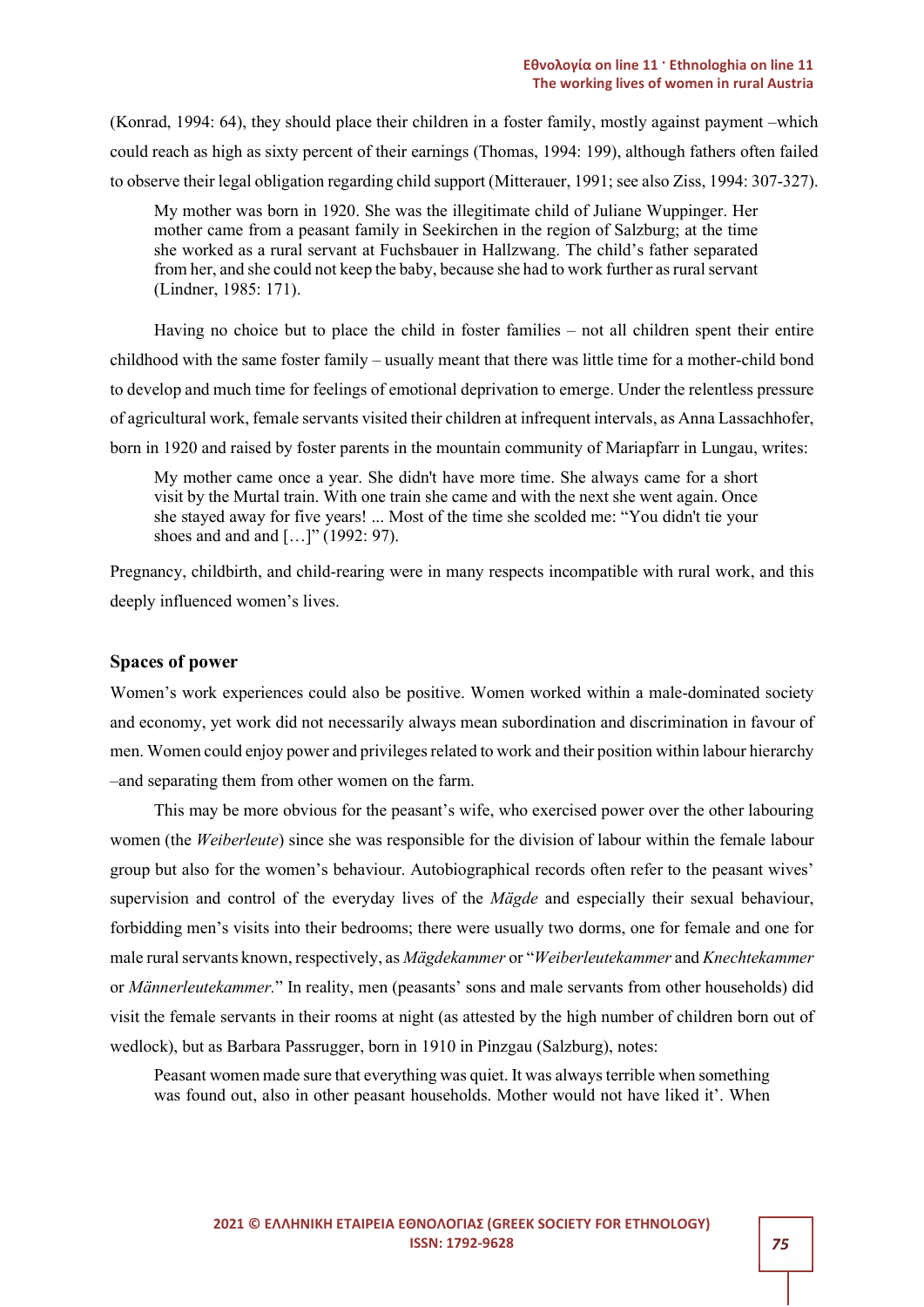the nine-year-old Barbara understood what had happened, she decided to be 'extremely careful' and not to 'betray anything' (1989: 60-61).<sup>6</sup>

Together with their husbands, peasant women formed the 'peasant couple', the leading labour group of the household; they slept in separate bedrooms, often ate at a separate table, and held the key for the storeroom where food was kept. Female servants enjoyed spaces of power as well. The most senior-ranked, especially, had pieces of power by custom and also ceded by the peasant couple. The highest female servant, who was responsible for weaning piglets and fattening pigs for slaughter, would be offered the pig's tail and some of its meat afterwards and would customarily invite the other servants, her co-workers, to share this precious food (Schuster, 1997: 136-137). Before fresh clarified butter was stored, the highest male and female servants had the right to enjoy a glass of it (ibid.: 94). Payment in kind (food, flax, wool, clothes, shoes) mostly meant payment from what was produced on the farm, and this in turn meant that labouring people (among them women) had direct access to the products of their labour.

The most interesting instance of rural women enjoying a privileged position due to work is that of the dairy maids in the alpine pastures, the so-called Sennerinnen (Papathanassiou, 2011). Animal husbandry was in many respects the core of rural economies in the eastern Austrian Alps and thus alpine pastures –where animals (mainly cows, but also goats, sheep, and barren animals) moved during the warm months of the year to be fed better– were crucial to the smooth functioning of the peasant household economy. These dairy maids spent the summer in the pastures, away from the peasant house, and were primarily responsible for the pasture economy (herding, usually with the assistance of a young boy, milking, and making cheese and butter). Their responsibility was considerable and they had to be trustworthy since they did not work under the peasant couple's immediate supervision. Our sources show peasants preferring their daughters and sisters or close to distant kin over strangers (although the latter term may partly refer to distant kin). Preference was also given to older women over younger ones, although girls in their late teens could become Sennerinnen, depending on the capacities of the labour market. In ethnographic and autobiographical records Sennerinnen appear to have been held in high esteem: they usually had a share in butter and cheese and generally in the products of their labour, more than other rural servants who were more detached from the means of production. Distance from the peasant house meant a sense of freedom and in general a kind of emancipation (including sexual relations) that emerges in former dairy maids' narratives.

This does not mean that there was no gender discrimination or that employers did not try to control these women. In alpine pastures we find both women Sennerinnenas well as men Senner. The women were mostly in medium-sized and small non-commercialised alpine pastures like those in the limestone

<sup>&</sup>lt;sup>6</sup> Franz Obergottesberger, born in 1895 in Upper Austria (Hausruckviertel), recorded a story he had been told by his grandmother, who had to enter rural service at the age of 12: " 'the *Mägde'* harassed me terribly because once I told the peasant's wife that men came in their bedroom" (1985: 202).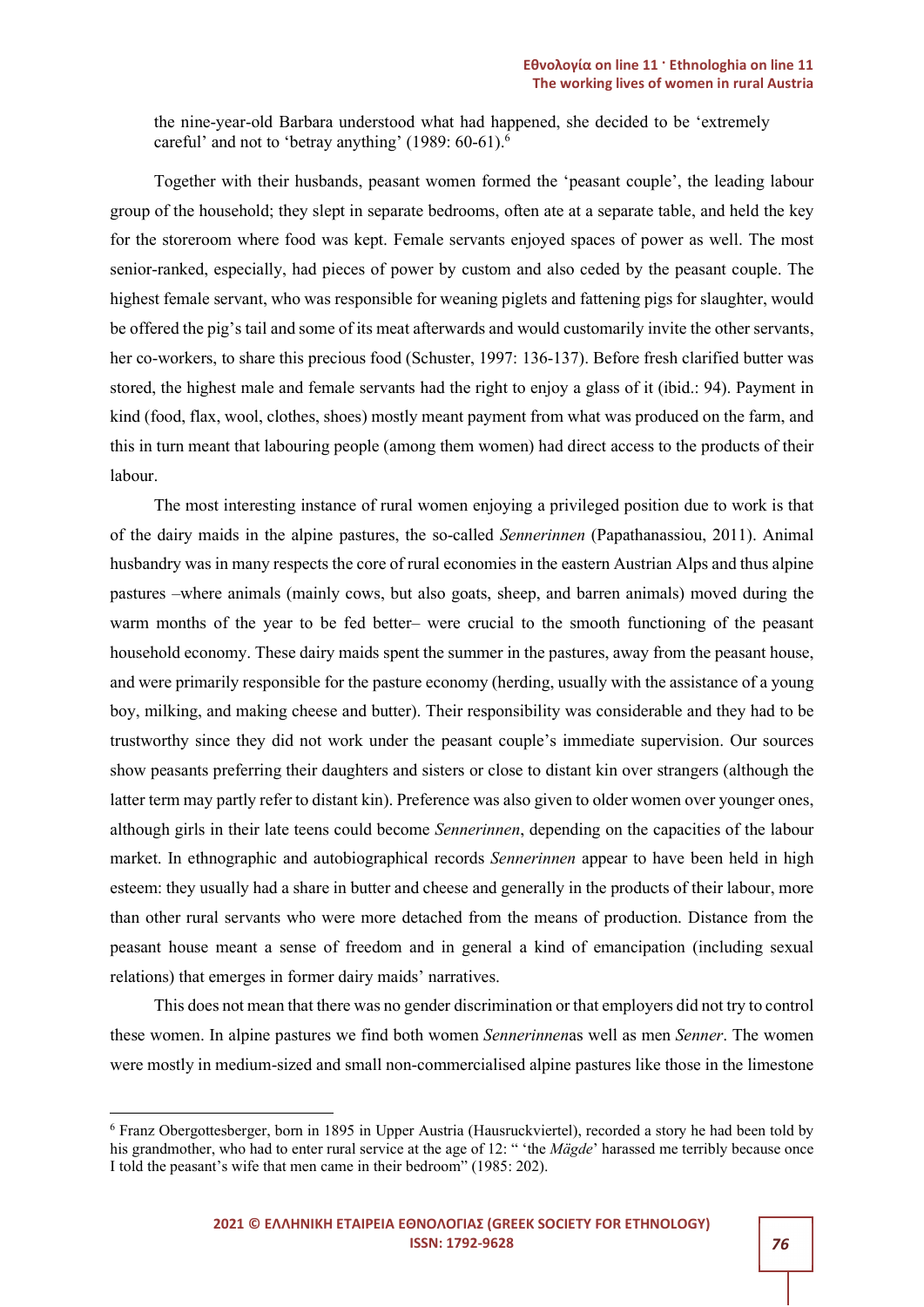zone (Kalkzone) of the Pingau, in Tirolian Stanzertal, and in Lungau (Keidel, 1936: 48, 53; Moritz, 1956: 30; Dengg, 1926: 19) tending to15 or 20 cows, while the men laboured in large, commercialised alpine pastures. From this point of view, capitalism and the development of the rural market economy appear to have been a male space of action. Furthermore, there is some scattered evidence that cash payments in Tirol were smaller for *Sennerinnen*, than for *Senner* (Wopfner, 1997: 462-463) and there were efforts by both the Catholic Church and the peasants to control these women through enforced church attendance and confession. Yet the everyday lives of these women for the most part were largely emancipated from employers' and men's domination. As a former Sennerin put it:

I admit it was a lot of work, but up there we were free for the first time! I could divide the day myself! Of course one had to look after the time, because of milking. But when you had divided your time well, then it was so nice, when you were ready by the afternoon or by evening! (Draxler, 2003: 112).

## Conclusion

Within the peasant and cottager households in rural Austria, in particular in the eastern Austrian Alps – a region with strong pre-industrial, non-commercial characteristics well into the 20th century (the interwar period included)– there was in general 'a woman's place', meaning that women were primarily or exclusively responsible for a group of tasks that constituted a female sphere of labour and that largely required cooperation between women. But there was also 'a woman's place' in the sense that women, on the whole, despite working hard and regardless of work level, shared the experience of gender discrimination –especially in regard to work time, but also to pay.

However, in a society where labour permeated everyday life, women (like men) derived their selfvalue from labour. Not all were in the same position: peasant women and senior rural servants enjoyed privileges and broad spaces of action. Age was crucial and social class mattered, but the latter did not necessarily affect a woman's position within the labour hierarchy and thus her practical power. The cases explored here show, as I see it, that historians of female rural labour could –and should– first, look for differences, not only between labouring women and labouring men but also among labouring women and the concomitant power/labour relations; second, use age as an analytical category, taking into account the extent of child labour in rural Europe, which stretched well into the 20th century; third, look for different meanings of social class and not necessarily identify it with social/labour hierarchy; and, fourth, explore women's spaces of action and thus agency.

Furthermore, on the very level of concrete historical proceedings, scholars could ask to what extent involvement in market economy and the use of technologically advanced agrarian machines was or became a male privilege and, in relation to this, whether and to what extent lack of or delayed commercialisation, dominance of manual work, and self-subsistence made female rural labour indispensable and of much higher value, thus empowering women's position within the realm of rural labour relations.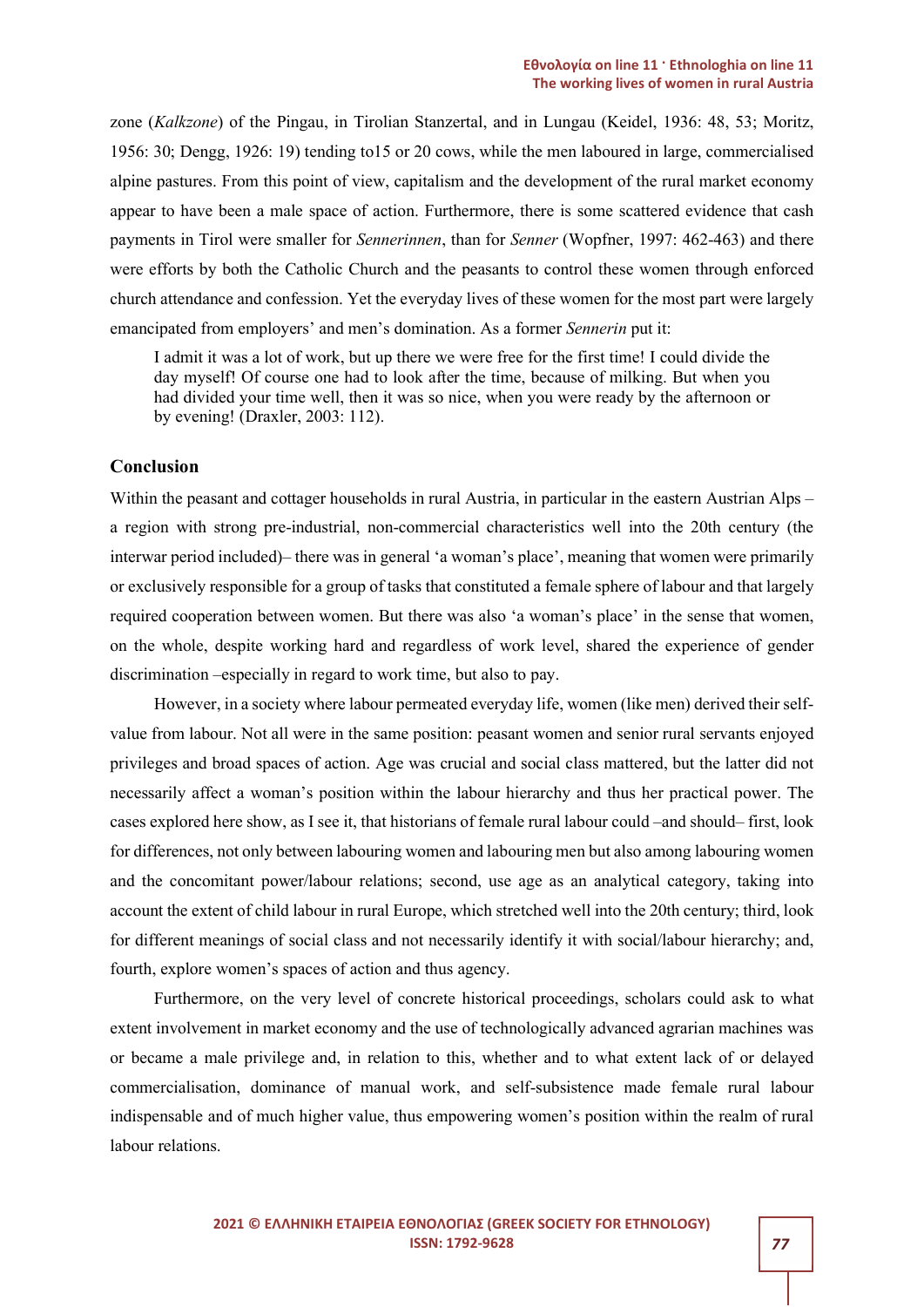### **References**

- Dengg, O. (1926). 600 Praktische Rechnungen. Für Landschulen und bäuerliche Fortbildungsschulen. Salzurg, Graz.
- Draxler, K. (2003). Die Freiheit da oben. In I. Friedl (ed.), Auf der Alm. Wie's früher einmal war. Vienna.

Keidel, F. (1936). Die Almen und Almwirtschaft in Pinzgau. Zell am See.

- Klammer, P. (1992). Einleitung. In Peter Klammer, Auf fremden Höfen. Anstiftkinder, Dienstboten und Einleger im Gebirge. Vienna, Cologne, Weimar: Böhlau Verlag, pp. 15-23.
- Konrad, K. (1994). In Eva Ziss (ed.), Ziehkinder.Vienna, Cologne, Weimar: Böhlau Verlag 1994, pp. 64-91.
- Kranebitter, J. (1985). In Therese Weber (ed.), Mägde. Lebenserinnerungen an die Dienstbotenzeit bei Bauern.Vienna, Cologne, Weimar: Böhlau Verlag, pp. 191-194.
- Lassachhofer, A., (1992). So wurde ich ausgestiftet. In Peter Klammer, Auf fremden Höfen. Anstiftkinder, Dienstboten und Einleger im Gebirge. Vienna, Cologne, Weimar: Böhlau Verlag, pp. 96-101.
- Lindner, W. (1985). In Therese Weber (ed.), Mägde. Lebenserinnerungen an die Dienstbotenzeit bei Bauern.Vienna, Cologne, Weimar: Böhlau Verlag, pp. 171-176.
- Mitterauer, M. (1981). Lebensformen und Lebensverhältnisse ländlicher Unterschichten. In Herbert Matis (ed.), Von der Glückseligkeit des Staates. Staat, Wirtschaft und Gesellschaft in Österreich im Zeitalter des aufgeklärten Absolutismus.Berlin: Duncker und Humblot, pp. 315-338.
- Mitterauer, M. (1991). Ledige Mütter. Zur Geschichte illegitimer Geburte in Europa, Munich: C.H. Beck Verlag.
- Moritz, A. (1956). Die Almwirtschaft im Stanzertal. Beiträge zur Wirtschaftsgeschichte und Volkskunde einer Hichgebirgstalschaft. Innsbruck.
- Obergottsberger, F. (1985). In Therese Weber (ed.), Mägde. Lebenserinnerungen an die Dienstbotenzeit bei Bauern. Vienna, Cologne, Weimar: Böhlau Verlag, pp. 201-211.
- Ortmayr, N. (1992). Sozialhistorische Skizzen zur Geschichte des ländlichen Gesindes in Österreich". In Norbert Ortmayr (ed.), Knechte. Autobiographische Dokumente und sozialhistorische Skizzen. Vienna, Cologne, Weimar: Böhlau Verlag, pp. 297-356.
- Papathanassiou, M. (2001). Aspekte der bergbäuerlichen Lebenswelt in Österreich vom späten 19. Jahrhundert bis in die Zwischenkriegszeit", Nachwort (pp. 187-244). In Maria Schuster (ed.), Arbeit gab's das ganze Jahr. Vom Leben auf einem Lungauer Bauernhof. Vienna, Cologne, Weimar: Böhlau Verlag, pp. 187-243.
- Papathanassiou, M. (2011). Sennerinnen. Zur Geschichte ländlicher Frauenarbeit in den österreichischen Alpen vom späten 18. Jahrhundert bis in die Zwischenkriegszeit. In Histoire des Alpes, Storia delle Alpi, Geschichte der Alpen (L'invention de l' archirecture alpine. Die Erfindung der alpinen architecture. Zurich: Chronos Verlag, pp. 297-317. Available at: https://www.e-periodica.ch/cntmng?pid=hda-001:2011:16::374.
- Papathanassiou, M. (2015). Rural labour, gender and social hierarchies: Peasants' wives and female rural servants in the Austrian Alps during the late 19th and the early decades of the 20th centuries. Ο κοσμος της εργασίας (The World of Labour), 2: 54-69. Available at:http://kosmosergasias.unit.uoi.gr/images/pdf/2\_Articles\_Papathanasiou.pdf.
- Passrugger, B. (1989). Hartes Brot. Aus dem Leben einer Bergbäuerin. Vienna, Cologne, Weimar: Böhlau Verlag.
- Rainer, B. (1992). In Therese Weber, Häuslerkindheit. Autobiographische Erzählungen. Vienna, Cologne, Weimar: Böhlau Verlag, pp. 87-119.
- Schennach, M.P. (2003). Geschichte des bäuerlichen Besitz- und Erbrechts in Tirol ein Überblick. In Martin Schennach: Hofgeschichten der 2002 und 2003 verliehenen Erbhöfe. Mit einem Überblick über die Geschichte des bäuerlichen Besitz- und Erbrechtes in Tirol. (Tiroler Erbhöfe, Nr. 21), Innsbruck: Tiroler Landesarchiv, pp. 9-30.

Schuster, M. (1997). Auf der Schattseite. Vienna, Cologne, Weimar: Böhlau Verlag.

Schuster, M. (2001). Arbeit gab's das ganze Jahr. Vom Leben auf einem Lungauer Bauernhof. Vienna, Cologne, Weimar: Böhlau Verlag.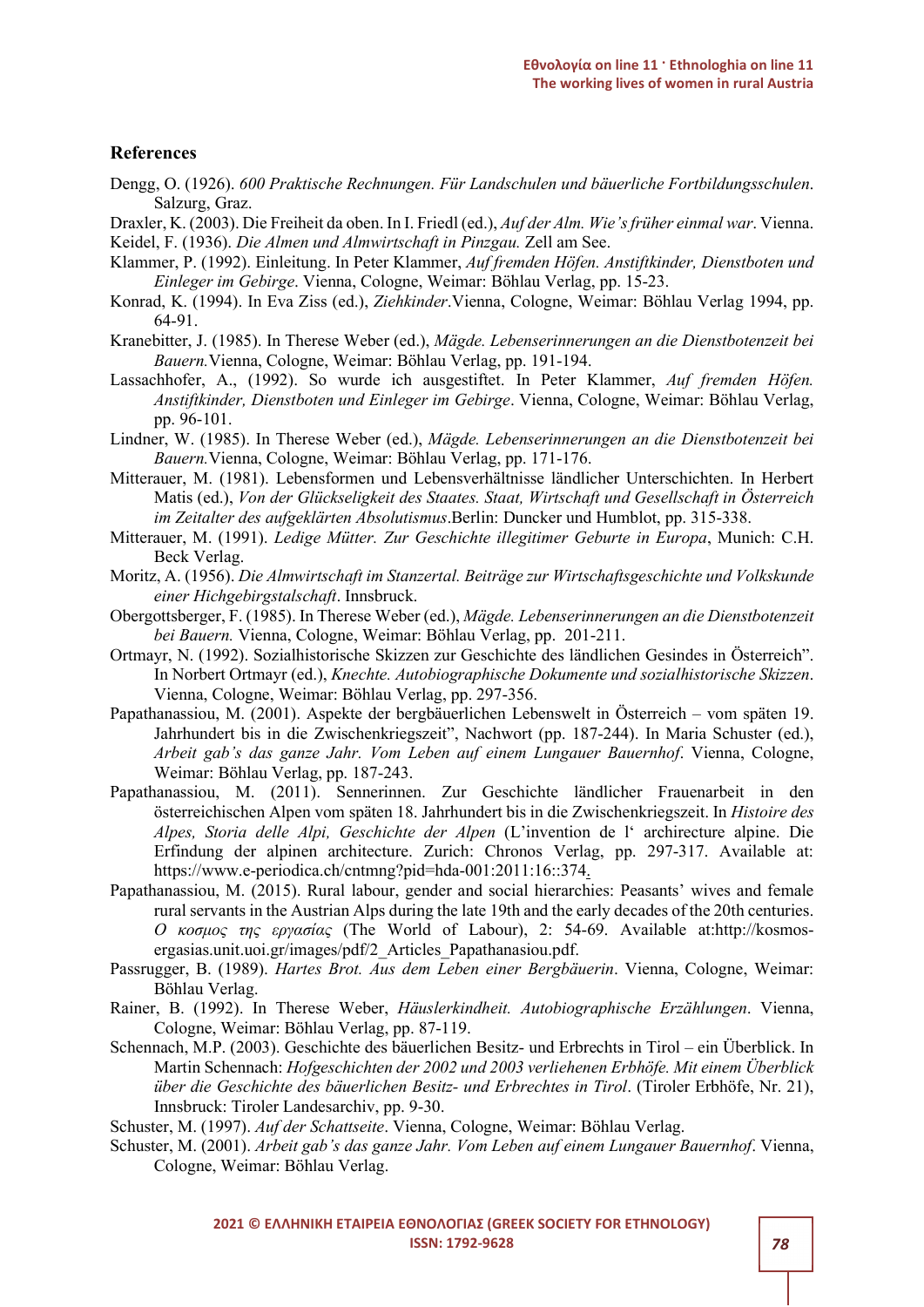- Starzer, A. (1985). In Therese Weber (ed.), Mägde. Lebenserinnerungen an die Dienstbotenzeit bei Bauern, Vienna, Cologne, Weimar: Böhlau Verlag, pp. 113-124.
- N. Thomas (1994). In Eva Ziss (ed.), Ziehkinder.Vienna, Cologne, Weimar: Böhlau Verlag, pp. 198- 236.
- von Hörmann, L. (1909). Tiroler Volksleben. Stuttgart.
- von Kürsinger, I. (1853). Lungau, Historisch, ethnographisch und statistisch aus bisher ungenützten urkundlichen Quellen. Salzburg.
- Wass, B. (1985). In Therese Weber (ed.), Mägde. Lebenserinnerungen an die Dienstbotenzeit bei Bauern, Vienna, Cologne, Weimar: Böhlau Verlag, pp. 177-184.
- Weber, B. (1838). Das Land Tirol. Ein Handbuch für Reisende. Volume 3: Die vorzüglichsten Nebenthäler von Nord- und Südtirol. Innsbruck.
- Weber, T. (1985). Einleitung. In Therese Weber (ed.), Mägde. Lebenserinnerungen an die Dienstbotenzeit bei Bauern, Vienna, Cologne, Weimar: Böhlau Verlag.
- Weitensfelder, H. (2003). Vom Stall in die Fabrik. Vorarlbergs Landwirtschaft im 20. Jahrhundert. In Ernst Bruckmüller, Ernst Hanisch, Roman Sandgruber (eds), Geschichte der österreichischen Land- und Forstwirtschaft im 20. Jahrhundert. Regionen, Betriebe, Menschen. Vienna: Verlag Carl Überreuter, pp. 15-72.
- Wopfner, H. (1995, 1997). Bergbauernbuch, Volumes 1, 2, 3. Innsbruck.
- Wopfner, H. (1995/1). Bergbauernbuch, Volume 1: Siedlungs- und Bevölkerungsgeschichte, I.-III. Hauptstück (Herausgegeben von Nikolaus Grass). Innsbruck: Universitätsverlag Wagner.
- Wopfner, H. (1995/2). Bergbauernbuch, Volume 2: Bäuerliche Kultur und Gemeinwesen, IV.-VI. Hauptstück (Herausgegeben von Nikolaus Grass). Innsbruck: Universitätsverlag Wagner.
- Wopfner, H. (1997). Bergbauernbuch, Volume 3: Wirtschaftliches Leben, Universitätsverlag Wagner, Aus dem Nachlaß hg. Von Nikolaus Grass unter Mitarbeit von Dietrich Thaler, Innsbruck.